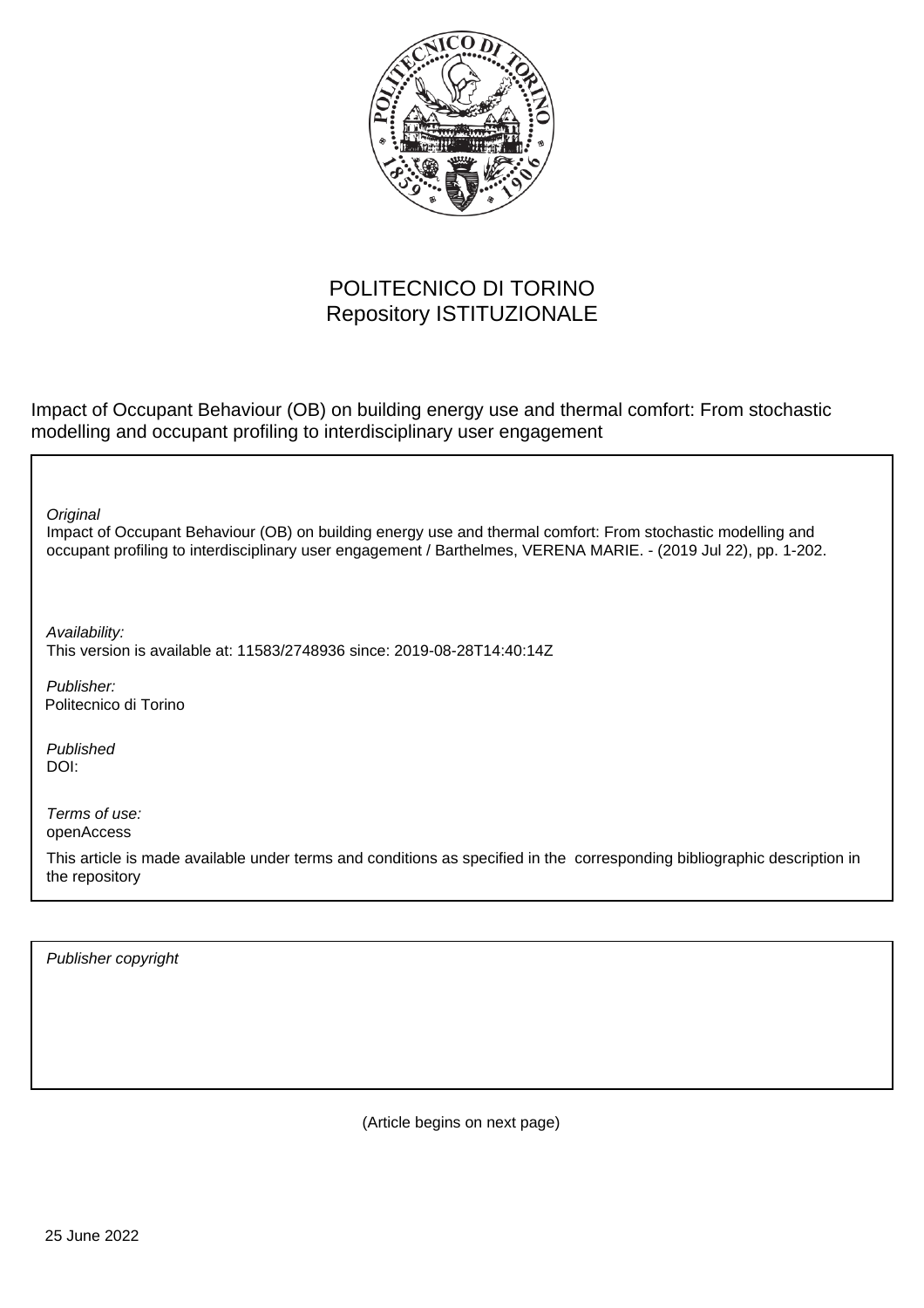

Doctoral Dissertation Doctoral Program in Energetics (31<sup>st</sup> Cycle)

**Title:** Impact of Occupant Behaviour (OB) on building energy use and thermal comfort - From stochastic modelling and occupant profiling to interdisciplinary user engagement

**PhD Candidate:** Verena M. Barthelmes **Supervisor:** Prof. Stefano P. Corgnati (Politecnico di Torino) **Co-supervisors:** Dr. Yeonsook Heo (University of Cambridge, Korea University) Dr. Rune K. Andersen (Technical University of Denmark)

## **ABSTRACT**

Occupant behaviour (OB) has been acknowledged to be one of the key factors of uncertainty in prediction of energy consumption in buildings. Building occupants affect building energy use directly and indirectly by interacting with building energy systems such as adjusting temperature set-points, switching lights on/off, using electrical devices and opening/closing windows. Indeed, within the energy and building research community occupant-centred approaches and analysis are gaining continuously more attention and significant research effort is put on gaining a deeper knowledge on the human interaction with the building systems and envelope. These efforts are mainly focused on reducing estimation uncertainties related to the human factor in building energy analysis and design, as well as the active engagement for a more aware behaviour of the occupants in view of reaching energy efficiency goals.

The introductory chapter (Chapter 1) outlines key aspects of the state-of-art in current behavioural research and highlights **research gaps and shortcomings** in the current research body that have stirred the focus of this dissertation, such as:

- (i) Lack of understanding to which extent OB can impact building energy use and thermal comfort in high performing buildings;
- (ii) Gap between real and predicted building energy use due to an oversimplification (e.g. fixed schedules) of the human factor in simulation programs;
- (iii) Absence of qualitative data and individual characteristics and preferences of building occupants in existing models;
- (iv) Lack of reliable and affordable ways to collect large-scale occupant behaviour data;
- (v) Lack of innovative solutions for motivating and assessing behavioural change towards energy efficiency goals.

Given these current limitations in existing literature, this doctoral research is aimed at addressing the following **research questions:**

(i) How significant is the impact that OB might have on building energy use and thermal comfort conditions of the occupants, especially in the context of high performing and technologically optimized buildings, in which the human factor might play an even more